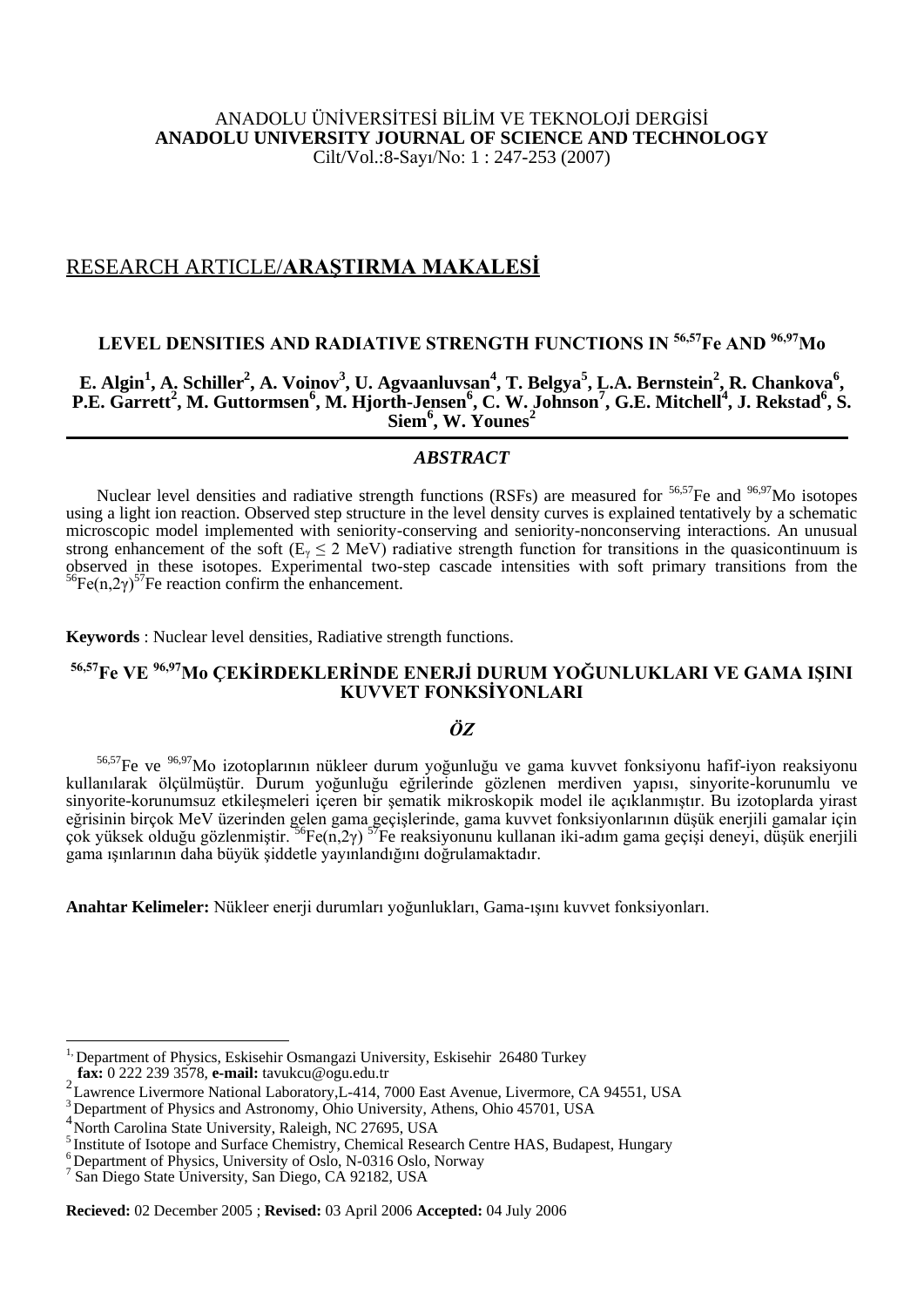#### **1. INTRODUCTION**

Understanding nuclear level densities and radiative strength functions (RSFs) is important for pure and applied nuclear physics. The Oslo group has developed a method, the so called Oslo method, to extract both the level density and the radiative strength function simultaneously from primary γ spectra after a light-ion reaction (Schiller et al.,  $2000$ ). The method has been applied to study several rare-earth isotopes which are deformed and have high level densities. The method works well for heavy nuclei. As an extension of the method to a lighter mass region we study  $56,57$ Fe and to a medium mass region we study  $96.97$ Mo isotopes. The iron isotopes are of particular interest since they are the seed nuclei for the synthesis of the heavy elements by the *s* and *r* processes. The nucleus  $96$ Mo is of special interest in the investigation of the |N-Z| dependence of level densities, since A=96 isobars are the only ones in the nuclear chart where one can find three different stable nuclei with |N-Z| varying by eight units from  $96$ Zr to  $96$ Ru.

#### **2. EXPERIMENTAL DETAILS**

The experiment was carried out with a  $\sim$  2-nA beam of 45-MeV <sup>3</sup>He particles at the Oslo Cyclotron Laboratory. The self supporting targets  $57Fe$  and  $97Mo$ were enriched to  $94.7\%$  and  $94.2\%$  and had 3.4 $mg/cm<sup>2</sup>$  and 2.1 mg/cm<sup>2</sup> thicknesses, respectively. Each experiment ran for  $\sim$  5 days, and 200,000 particle-γ coincidences were recorded in  $({}^{3}He, \alpha\gamma)$  and  $\hat{C}^3$ He'γ) reaction channels. The outgoing charged

particles were detected and their energies were measured by eight collimated Si ΔE-E telescopes, placed 5 cm from the target in a ring, 45° with respect to the beam direction. The thicknesses of the front and end detectors were 140 and 3000  $\mu$ m, respectively. The total solid angle coverage was 0.3 % of 4п, and the energy resolution was  $\sim 0.3$  MeV over the entire spectrum. The γ rays were measured by 28 collimated 5"x5" NaI(Tl) detectors surrounding the target and the particle detectors. The total efficiency was  $15\%$  of  $4\pi$ and the energy resolution was 6 % of the deposited energy at 1.3 MeV. In addition, one 60 % HPGe detector was used in order to monitor the selectivity and populated spin distribution of the reactions.

From the known Q value and the reaction kinematics, the particle energy is converted into the initial excitation energy of the residual nucleus. A  $γ$ ray spectrum for each excitation energy bin was constructed from the coincidence data. These spectra were then unfolded using the detector response functions in order to eliminate incomplete energy contributions (Guttormsen et al., 1996). The primary γ spectrum for each excitation energy bin was then extracted using a subtraction method (Guttormsen et al., 1987). The basic assumption underlying this method is that the  $\gamma$  decay pattern from any excitation energy bin is independent of the population mechanism of the states within the bin. In Figure 1, raw, unfolded, and primary γ-ray spectra are shown for the  ${}^{57}Fe$  ( ${}^{3}He, \alpha\gamma$ )  ${}^{56}Fe$  and  ${}^{57}Fe$  ( ${}^{3}He, {}^{3}He\gamma$ )  ${}^{57}Fe$ reactions.



Figure 1. Raw, unfolded, and primary γ spectra from the <sup>57</sup>Fe(<sup>3</sup>He, αγ)<sup>56</sup>Fe reaction at 5MeV excitation energy (upper panels) and from the  $57Fe(^3He$ ,  $3He'$  $\gamma$ )  $57Fe$ reaction at 6.2 MeV excitation energy (lower panels).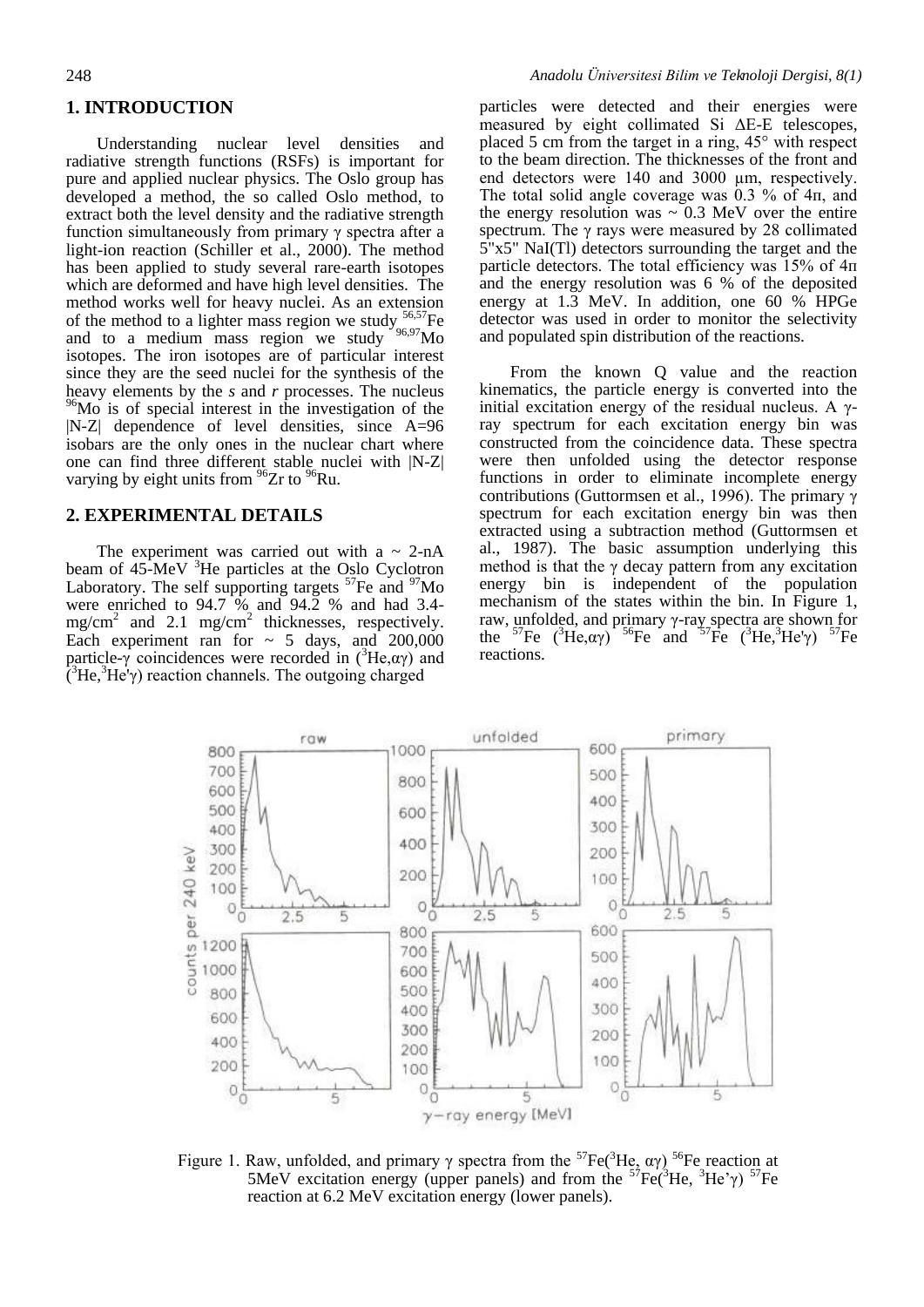#### **3. METHOD**

The experimental primary  $\gamma$  matrix  $P(E, E_{\gamma})$  is the starting place to extract the level density and the  $\gamma$ ray strength function. This matrix is factorized into a γ–ray transmission coefficient *T(Eγ)*, which depends only on the  $\gamma$ -ray energy, and the level density at the final level  $\rho(E_f)$  using the Brink-Axel hypothesis (Brink, 1955), according to which the giant dipole resonance (GDR) can be built on every excited state and the width of the GDR does not depend on the temperature of the state on which it was built. Here this hypothesis is generalized to include any type of nuclear excitation as well as the GDR:

$$
P(E, E_{\gamma}) \propto T(E_{\gamma}) \rho(E - E_{\gamma})
$$
 (1)

where *E* is the initial excitation energy. The functions *T* and  $\rho$  are extracted by a least  $\chi^2$  fit to the primary γ spectra using no *a priori* assumption for the functional form of either the level density or the γ–ray transmission coefficient (Schiller *et al.*, 2000). The agreement between the experimental primary  $\gamma$ ray spectrum and the least  $\chi^2$  fit is very good as shown in Figure 2. Due to the functional form of Eq. (1) there are an infinite number of solutions. All of these solutions are related to each other by the following equations if one solution is known (Schiller *et al.*, 2000) :

$$
\widetilde{\rho}(E - E_{\gamma}) = A \exp[\alpha(E - E_{\gamma})]\rho(E - E_{\gamma})
$$
\n
$$
\widetilde{T}(E_{\gamma}) = B \exp(\alpha E_{\gamma})T(E_{\gamma})
$$
\n(2)

The least  $\chi^2$  fit provides one of the solutions. The most relevant solution is then obtained by determining the free parameters *A*, *B*, and *α* using independent experimental information. The number of discrete levels at low excitation energy (Firestone and Shirley, 1996) and the average neutron resonance spacing at the binding energy  $B_n$  are used to determine the parameters *A* and *α*. The parameters *B* is then determined using the average total radiative

contribution to the radiative strength comes from dipole transitions (Voinov et al., 2001). The normalization procedure is well determined for the <sup>57</sup>Fe. Unfortunately, there are no experimental  $(n,γ)$ data for  ${}^{56}Fe$ . Therefore the level density for  ${}^{56}Fe$  is normalized using information from the neighboring  $57$ Fe isotope. A normalization factor is determined by comparing the known level density at  $B_n$  with the one obtained from the Fermi-gas model in  $57$ Fe according to the von Egidy parameterization (von Egidy et al., 1988). This factor is then multiplied by the Fermi-gas level density of  $56$ Fe with the appropriate von Egidy parameterization, which is then employed in the normalization. We proceed the same way for the Mo isotopes.

#### **4. LEVEL DENSITIES**

Normalized level densities for  $56,57$ Fe and  $96,97$ Mo are shown in Figure 3. A prominent feature in the level density curves is the step structure at low excitations. The steps at 2.9 MeV in  $^{56}$ Fe and 1.8 MeV in  $57$ Fe are also supported by the data obtained from the counting of discrete levels. However, the discrete-level data cannot follow the experimental level density due to the missing levels at high excitation energy. The steps are less pronounced in Mo isotopes. The step at  $1.5$  MeV in  $97$ Mo cannot be observed from the counting of discrete levels due to the high level density. The step structure at low excitations is interpreted as the breaking of the Cooper pairs. The pairing energy, which is related to the excitation energy difference of the first steps between the two neighboring isotopes, can be calculated using the three-mass indicator of (Dobaczewski et. al.,2001). This calculation yields 1.3 MeV for the Fe, and 1.1 MeV for the Mo nuclei which agree well with the experimental excitation energy differences.



Figure 2. Experimental primary γ spectra (data points with error bars) at two different initial excitation energies ( $Ex = 3.1$  MeV and  $Ex = 6.0$  MeV) compared to the least  $\chi^2$  fit (solid lines) for the <sup>97</sup>Mo(<sup>3</sup>He, <sup>3</sup>He' $\gamma$ ) <sup>97</sup>Mo reaction.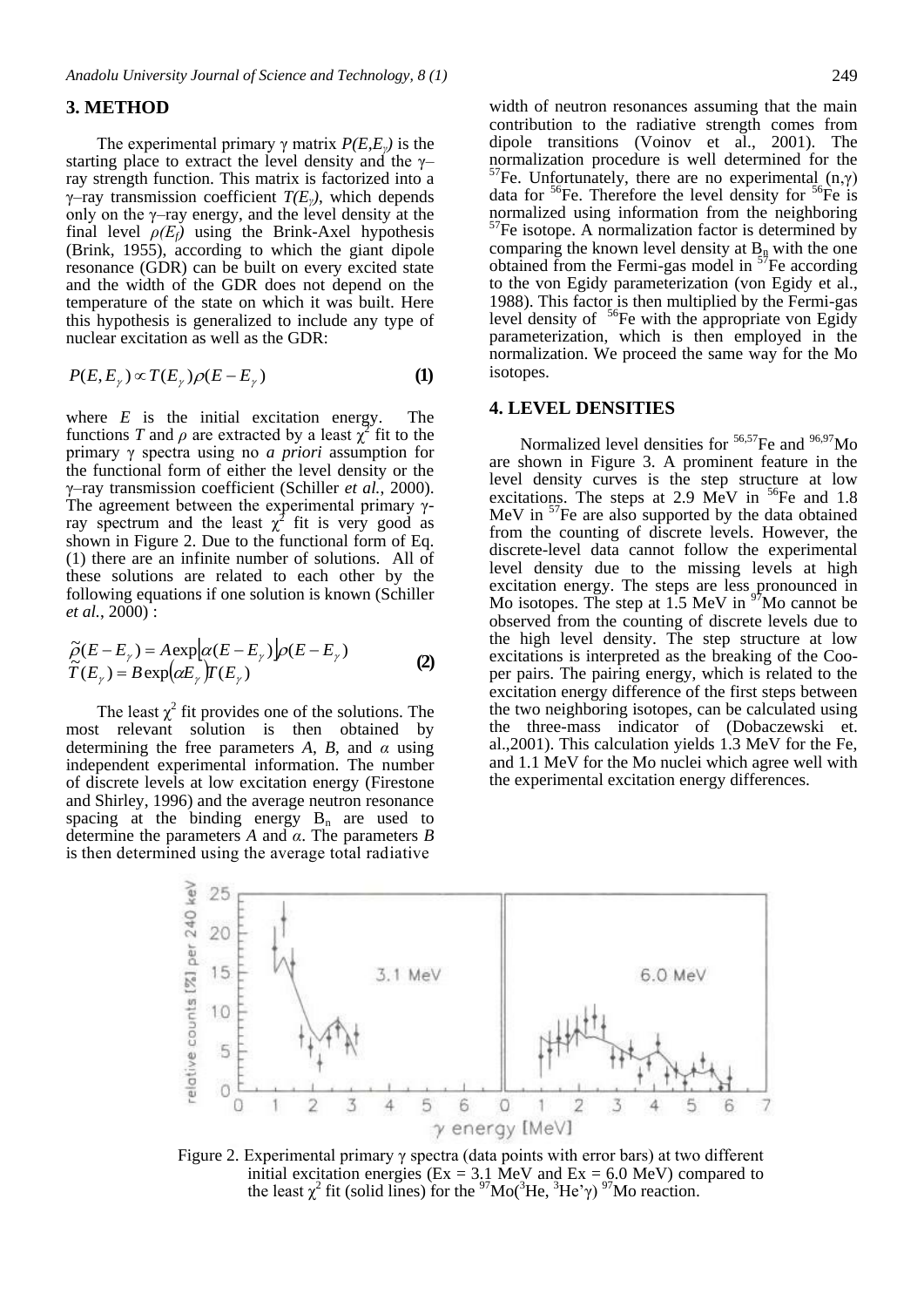

Figure 3. Experimental level densities for <sup>56,57</sup>Fe and <sup>96,97</sup>Mo (full and open circles represent even and odd nuclei, respectively). The triangles and the square represent the level density data from neutron resonance spacing, and from a particle evaporation study, respectively. The smooth solid curves are the renormalized level density parameterizations according to (von Egidy et al*.*, 1988). The jagged solid lines are the level density information from counting of discrete levels (Firestone and Shirley, 1996). Apparent step structures in the level densities are marked by arrows. In the level density of  ${}^{56}Fe$ , the bump and the plateau at 0.8 MeV and 2.0 MeV, respectively, are due to the first and second excited states (Schiller et al., 2003).

The proton pairing energies are also calculated using the three-mass indicator of (Dobaczewski et. al.,2001) which gives 0.7 MeV and 1.0 MeV for the Fe and Mo nuclei, respectively, which should give the excitation energies of the first steps in the two odd nuclei. However, the experimental excitation energies are 1.8 MeV ( $^{57}$ Fe) and 1.2 MeV ( $^{97}$ Mo) which are, respectively, 1.1 MeV and 0.2 MeV higher than the estimates of the three-mass indicator. This can be explained as follows: In order to break one pair and excite one of the nucleons into the lowest unoccupied single-particle state, an energy on the order of the single particle energy is required in addition to the pairing energy. Calculated average spacings (1.9 MeV for  $57$ Fe and 1.3 MeV for  $97$ Mo) explain the higher excitation energy for the appearance of the step structure in  $57Fe$  compared to  $\tilde{M}$ o.

Here we also investigate the smooth step structures using a simple model with a Hamiltonian in the following form (Schiller *et al.*, 2003).

$$
\hat{H} = \varepsilon \sum_{i=1}^{8} i a_i^{\dagger} a_i - \frac{1}{2} G \sum_{i,j=1}^{8} a_i^{\dagger} a_j^{\dagger} a_j a_j - \frac{1}{2} \kappa \sum_{i,j,k,l=1}^{8} W_{ijkl} a_i^{\dagger} a_j^{\dagger} a_k a_l
$$
 (3)

where  $a^+$  and  $a$  are fermion creation and annihilation operators and the labels with bars indicate time reversed orbits. The parameters *ε*, *G*, and *к* are the single-particle level spacing, the strength of the pairing interaction, and the strength of the senioritynonconserving interaction *W*, respectively. In the case where the seniority is conserved, i.e.  $\kappa = 0$ , the level density looks as the dotted line in Figure 4. The separated distributions correspond to levels with the same seniority. The number of levels increases as the



Figure 4. Level density as a function of excitation energy. Model calculation (dotted line) using the Hamiltonian of Eq. (3) with  $\varepsilon = 0.25$ MeV,  $G = 0.5$  MeV, and  $\kappa \approx 0$  MeV. Adding a random two-body interaction with the strength  $\kappa = 0.14$  MeV (solid line) results in a step structure similar to the one in the experimental level density of Fe isotopes (Schiller et al., 2003).

seniority increases, which shows that the step structures in the level density can be explained by the breaking of nucleon pairs. In order to obtain smooth steps as in the case of the experimental level density curves, one must include the seniority nonconserving term in the Hamiltonian, i.e.  $\kappa \neq 0$ . For simplicity we choose to model seniority nonconserving interaction by a random two-body interaction (Mon and French, 1975). For the present calculation we used  $\varepsilon = 0.25$ ,  $G = 0.5$  MeV, and  $\kappa =$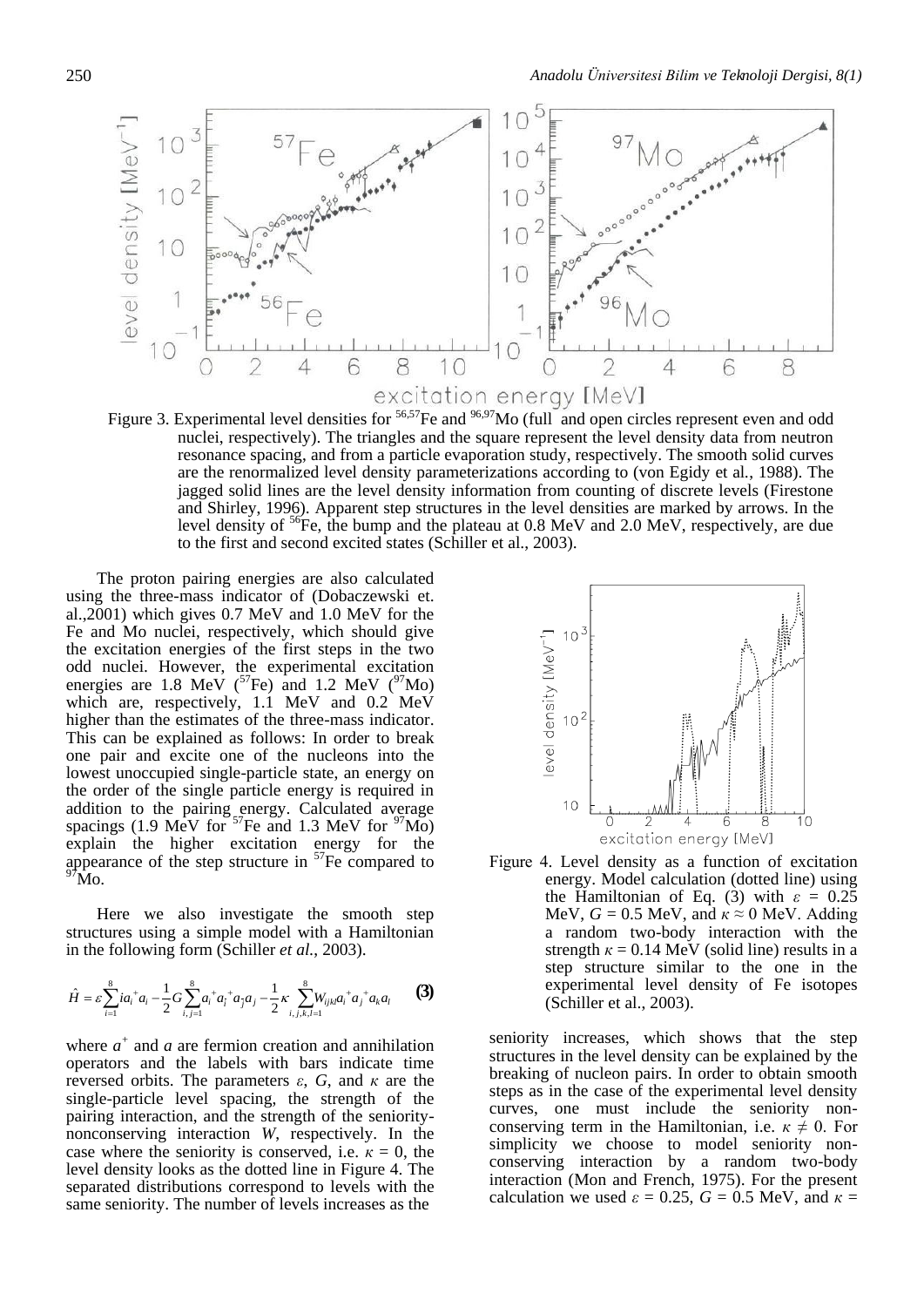0.14 MeV. The level density obtained from this calculation is shown in Figure 4 on the top of the level density with pure pairing. The gaps between the bumps are rapidly filled giving a smooth step structure as observed in the experimental level densities. The choice of the strength of the random interaction changes the structure of the level density significantly. The range between  $\kappa = 0.13$  MeV and  $\kappa$  $= 0.16$  MeV gives the best qualitative agreement with the Fe data. A much stronger random interaction ( $\kappa$  > 0.2 MeV) produces a more smeared out step structure in the level density curve similar to the Mo data.

#### **5. RADIATIVE STRENGTH FUNCTIONS**

The normalized RSFs for  $56,57$ Fe and  $96,97$ Mo using the average total radiative width  $\langle \Gamma \gamma \rangle$  as described in (Voinov et al., 2001) are shown in Figure 5 and Figure 6, respectively. In the normalization procedure, we assume (i) equal number of positive and negative parity states at any energy below neutron separation energy, and (ii) only *E1* and *M1* dipole contribution to the photon strength. The unusual feature of the RSFs for all nuclei is a large strength for soft transitions ( $E<sub>\gamma</sub> \le 4$  MeV for Fe isotopes and  $E_y \leq 3$  MeV for Mo isotopes). This enhancement has not been observed in the rare-earth nuclei. Theoretical models cannot produce the present soft γ strength. Although KMF model takes into account the temperature dependence of the RSF, it is insufficient to describe the data.

We investigated the RSFs of  $93-98$ Mo isotopes using the  $({}^{3}He, \alpha\gamma)$  and  $({}^{3}He, {}^{3}He\gamma)$  reactions in a recent paper (Guttormsen et al., 2005). In Figure 6, we show results of  $96$ Mo and  $97$ Mo isotopes obtained from these two reactions. Both types of the reactions give very similar RSFs.

In the lower panels of Figure 5, we plot the RSFs for different excitation energy windows; thus, show that the shape of the RSFs does not depend on the excitation energy. As a phenomenological approach we describe the experimental RSFs as a sum of a KMF model for *E1* strength, Lorentzian descriptions of the GMDR, isoscalar *E2* resonance, and a power law modeling the large enhancement at low energies:

$$
f_{\Sigma} = K \left( f_{E1} + f_{M1} + \frac{A}{3\pi^2 c^2 h^2} E_{\gamma}^{-B} \right) + E_{\gamma}^2 f_{E2}
$$
 (4)

The parameters of the RSF models are taken from systematics (Oblozinsky, 1998). The fit parameters *K*, *A*, and *B* for five reactions are given in Table.1.

We also investigated the RSF with a different method, i.e. TSC method  ${}^{56}Fe(n,2\gamma){}^{57}Fe$ , in order to show that the soft enhancement is independent of the experimental method. The TSC measurement is based on multiplicity-two events populating the lowlying levels after the thermal neutron capture.

Following the neutron capture, the nucleus decays into the ground state or one of the low-lying levels by two subsequent  $\gamma$  rays. The sequence of these first and second  $\gamma$  rays is unknown experimentally. However, the fact that the discrete levels are experimentally resolvable enables one to separate soft primary and soft secondary transitions. Once these individual peaks are subtracted from the spectrum, the remaining continuous spectrum is the contribution from the soft primary  $\gamma$  transitions. The details of the experiment, the analysis procedure, and the TSC method can be found elsewhere (Voinov et al., 2004). Figure 7 shows the intensity of the soft primary γ transitions (data points).



Figure 5. Upper left panel: Total RSF f $\Sigma$  of <sup>56,57</sup>Fe (solid and open circles, respectively); Lorentzian (dashed line) and KMF model (dashed-dotted line) descriptions of the GEDR. Upper right panel: Fit (solid line) to  $5$ <sup>T</sup>Fe data and decomposition into the renormalized E1 KMF model, Lorentzian *M1* and *E2* models (all dashed lines), and a power law to model the large enhancement for low energies (dash-dotted line). Open symbols are estimates of the *E1* (circle) and *M1* (square) RSF from hard primary γ rays. Lower panels: Total RSF in <sup>56</sup>Fe (left) and  $57\text{Fe}$  (right) for different excitation energy windows (Voinov et al., 2004).

Now one can calculate the intensity of the ordered TSCs between an initial and final state using the statistical model of the  $\gamma$  decay from compound states:

$$
I_{i f}(E_1, E_2) = \sum_{X L, X L', J_m^{\pi}} \frac{\Gamma_{i m}^{X L}(E_1)}{\Gamma_i} \rho(E_m, J_m^{\pi}) \frac{\Gamma_{m f}^{X L'}(E_2)}{\Gamma_m} (5)
$$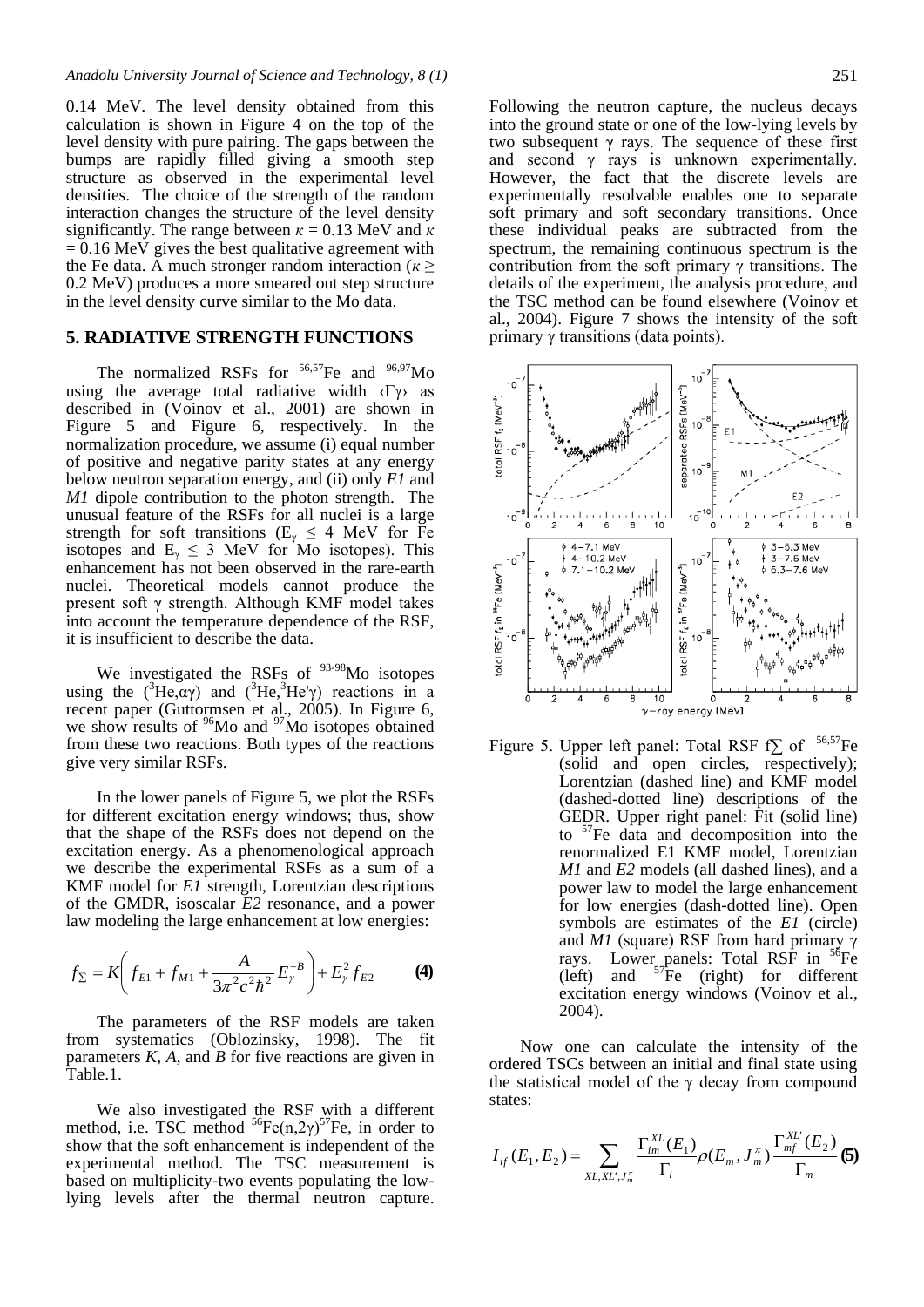

Figure 6. Normalized RSFs for <sup>96,97</sup>Mo (Guttormsen et al., 2005). The filled and open circles represent data taken with the ( ${}^{3}$ He,  $\alpha$ ) and ( ${}^{3}$ He,  ${}^{3}$ He') reactions, respectively. The solid and dashed lines are fits to the RSF data from the two respective reactions (see text).



Figure 7. Experimental TSC intensities (compressed to 250-keV-broad γ energy bins) for cascades with soft primary  $\gamma$  rays and at the midpoint of the spectrum (data points with error bars). Lines are statistical-model calculations based on experimental data for the level density and  $f_{\Sigma}$ , neglecting (solid line) and assuming E1 (dashed line), M1 (dash-dotted line), and E2 (dotted line) multipolarity for the soft pole of the RSF.

| Reaction                                                                  | K       | А        | B      |
|---------------------------------------------------------------------------|---------|----------|--------|
|                                                                           |         | (mb/MeV) |        |
| ${}^{57}Fe({}^{3}He,{}^{3}He')$ ${}^{57}Fe$                               | 2.1(2)  | 0.47(7)  | 2.3(2) |
| $^{96}$ Mo( $^{3}$ He, $^{3}$ He') $^{96}$ Mo                             | 0.36(1) | 0.60(4)  | 3.2(2) |
| $^{97}$ Mo( $^{3}$ He,a) $^{96}$ Mo                                       | 0.32(4) | 0.47(14) | 2.7(6) |
| $\frac{97}{9}$ Mo( $\frac{3}{1}$ He, $\frac{3}{1}$ He') $\frac{97}{9}$ Mo | 0.38(3) | 0.47(7)  | 2.4(3) |
| $^{98}$ Mo( $^{3}$ He,a) $^{97}$ Mo                                       | 0.45(5) | 0.30(10) | 2.2(5) |

Table1. Fitting parameters of Eq. (4) for different reactions.

where  $E_1$  and  $E_2$  are the energies of the first and the second transitions in the TSC which are connected by  $E_i - E_f = E_I + E_2$ . *Γ*<sub>*im*</sub> and *Γ<sub><i>mf*</sub> are partial decay widths and *Γ<sup>i</sup>* and *Γ<sup>m</sup>* are total decay widths of the initial and intermediate levels, respectively. The average values of these widths are calculated using

$$
\Gamma_{if}^{XL}(E_{\gamma}) = \frac{f_{XL}(E_{\gamma})E_{\gamma}^{2L+1}}{\rho(E_{i}, J_{i}^{\pi})}
$$
(6)

where *fXL* is the RSF for a transition with multipolarity *XL* and energy  $E_{\gamma}$ , and  $\rho(E_{i}J_{i}^{T})$  is the level density for initial states  $i$  at energy  $E_i$  with equal spin and parity  $J_i^{\pi}$ . In Eq. (6), we use the data for level density and RSF from the Oslo experiment. The